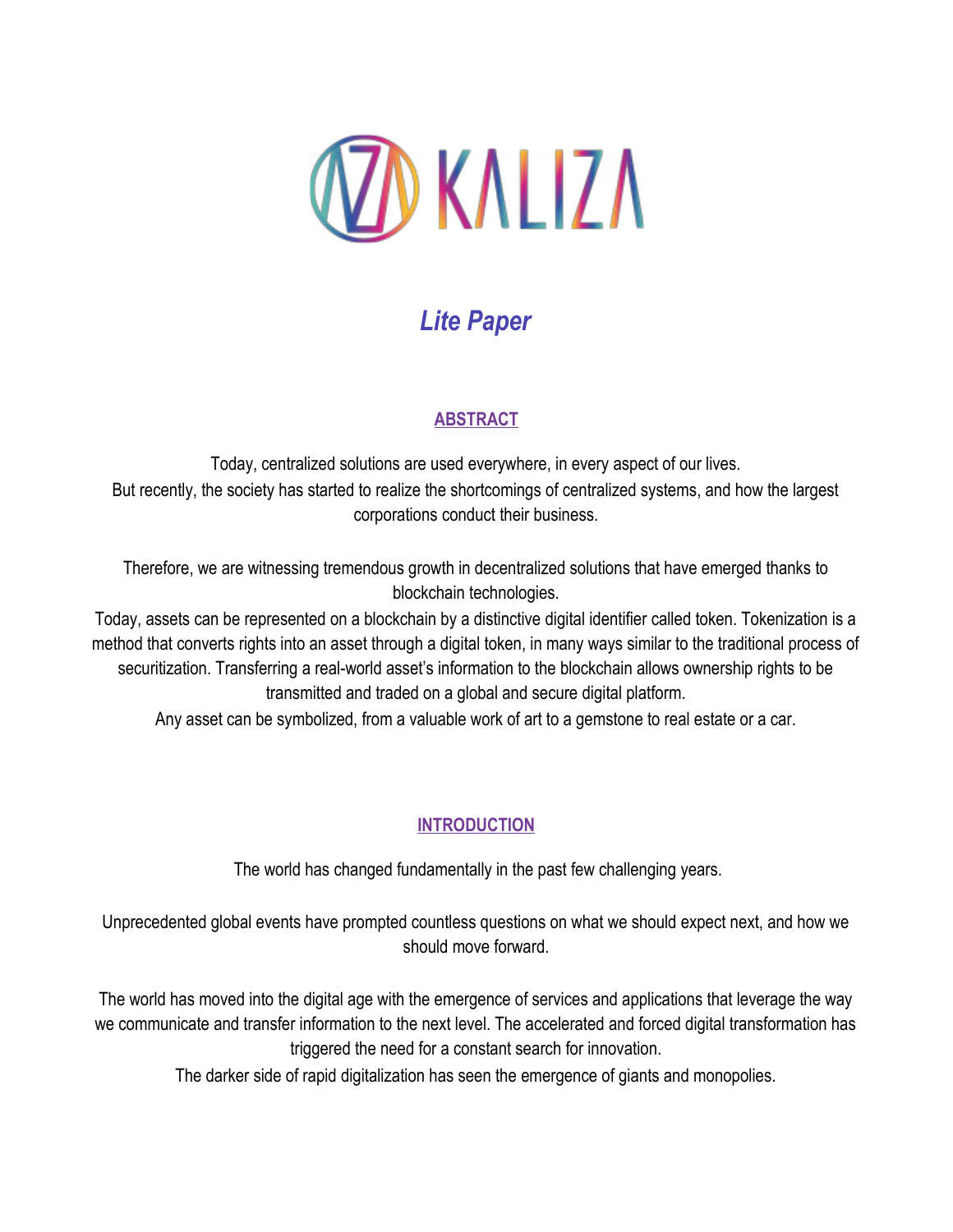#### **BLOCKCHAIN**

Blockchain has the potential to revolutionize economic and social interactions and ultimately become the backbone of a digital society.

Blockchain is a distributed ledger technology designed to prevent unauthorized access and ensure that records are immutable (nothing can be erased once it's added) and traceable without the need for centralized management. Such architecture allows different organizations to utilize one common database, which does not require human efforts to verify the integrity of the data and is protected from unauthorized interference.

Blockchain technology has proven its capabilities in handling data in a decentralized and secure way, collecting separate fragments into one common whole. Where the internet transmits information, blockchain is capable of efficiently transmitting value, whether it is rights of ownership, goods, or services. Efficiency implies both the speed

of information exchange on the blockchain and ensuring its reliability, immutability, as well as building a secure and transparent mode of access to this data by only those who have the right to access it.

# **TOKENIZATION**

#### **The Benefits of Asset Tokenization**

The foundation of a token economy offers the potential for a more efficient and fair financial world by greatly reducing the friction involved in the creation, buying, and selling of securities. Features like integrity, robustness, accessibility, and immutability, make blockchain a powerful accounting tool and the process of asset tokenization creates a myriad of advantages, including greater transparency, liquidity, and accessibility as well as faster and cheaper transactions.

#### **Greater Transparency**

A security token is capable of having the token holder's rights and legal responsibilities embedded directly into it, along with an immutable record of ownership. This immutable record means no one can "erase" your ownership even if it is not registered in a government-run registry. These characteristics promise to add transparency by tracking and recording the history of the asset every single time it changes hands.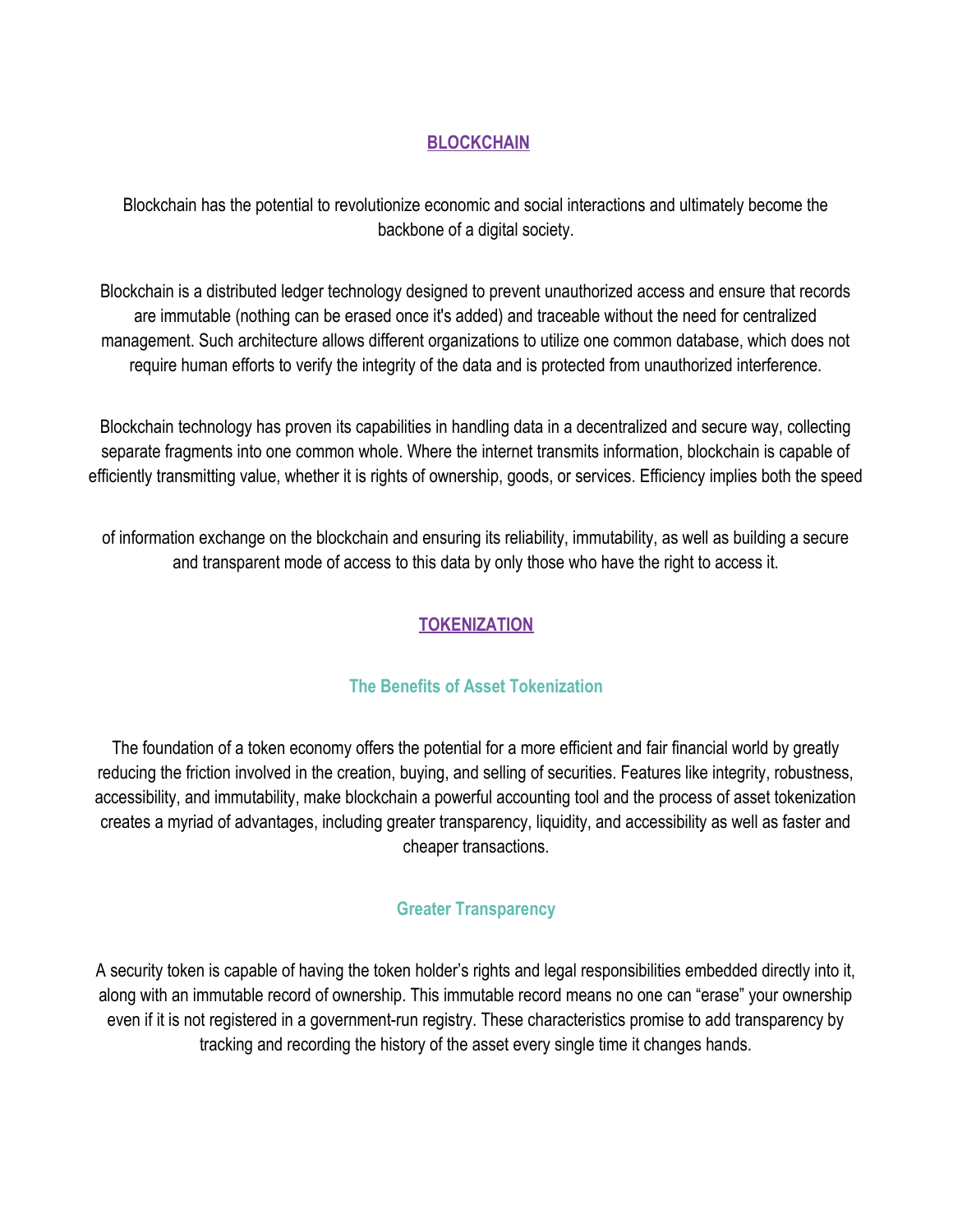#### <sup>i</sup>**Increased Liquidity**

Tokenization of assets will create a more liquid world and could drastically change the dynamics of global trade. Tokenizing assets – especially private securities or typically illiquid assets such as real estate – enable them to be more easily traded on a secondary market chosen by the issuer. What's more, access to a broader base of investors increases the liquidity of these assets, benefiting investors who consequently have more freedom and sellers because the tokens benefit from the "liquidity premium" thereby capturing greater value from the underlying asset.

#### **Globalization**

When tokenization of assets reaches the mainstream, the global trade of (previously) illiquid physical assets could become an everyday reality. As assets become increasingly tokenized, global trade becomes less difficult, and an opportunity for developing new markets for previously underutilized illiquid assets opens up. As a result, people from different corners of the world will be able to own fractions of the same physical asset or exchange different kinds of assets directly and instantly.

#### **Reduced Barriers To Entry**

Importantly, tokenization could open up investment of assets to a much wider audience – thanks to reduced minimum investment amounts and periods. Tokens are highly divisible, meaning investors can purchase tokens that represent small percentages of the underlying asset. If every order is cheaper and easier to process, it will open the way to a significant decrease in minimum investment amounts. Moreover, the greater liquidity of security tokens could reduce minimum investment periods, since investors can exchange their tokens on secondary markets which are theoretically global and open 24/7 (subject to regulatory limits).

# **KALIZA \$AZA**

*"With Kaliza tokenize the world"*

Tokenization is the bridge between blockchain and the real world.

Kaliza is a pioneer in the field of decentralized economy which is the logical complement to decentralized finance. AZA is a token of Kaliza's platforms that offers simplified real-world investments. Our mission is to democratize access to investment opportunities, curated by a team of professionals.

Kalizapad is the first platform which offers investment in several different fields: NFT, real estate, auto, art, farming etc ...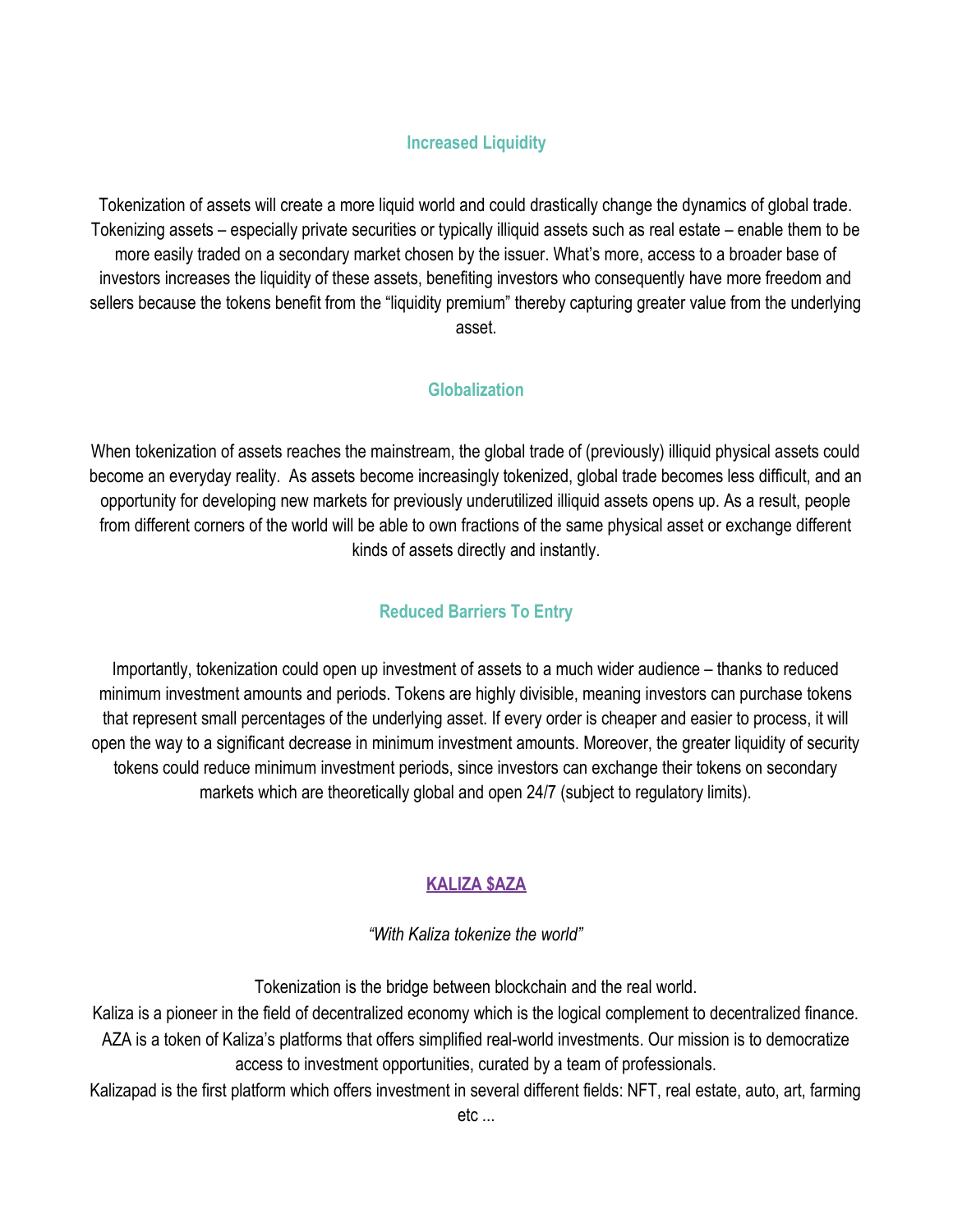Ownership of these properties is denominated by digital tokens \$AZA on the Solana blockchain. Ownership of most properties is determined by paper deeds. Kaliza replaces paper deeds with his AZA tokens; a new mechanism for ownership of assets, based on the blockchain.

#### **Kalizalab**

Kalizalab is a project incubator for tokenization.

Our incubator program will select and support the most promising teams and projects, giving them marquee status across our ecosystem of launchpads. Think of these projects as 'tentpole' projects, or the main events on our calendar.

Our legal department will help set up the best jurisdiction for your token and project, then, expert tokenomics design and vesting schedule creation.

In house development support, a token contract is created and audited.

Finally, we give access to our marketing and IDO platforms for the ultimate launch with industry connections through our advisor and extended network.

# **Kalizapad**

 The hallmark of Kalizapad is a two-round system, consisting of an open public lottery with no requirement for holding tokens, a participation lottery for lower levels and a guaranteed allocation for higher staking levels. Any of the allocations that are not bought in time are then offered on a 'first-come first-served' basis.

With Kalizapad the new tokenization project is launched. Once the IDO is completed, this same project will be filed in the appropriate platform.

# **Kaliza Nft**

Kaliza NFT is an NFT platform for holding, buying, selling and creating NFTs.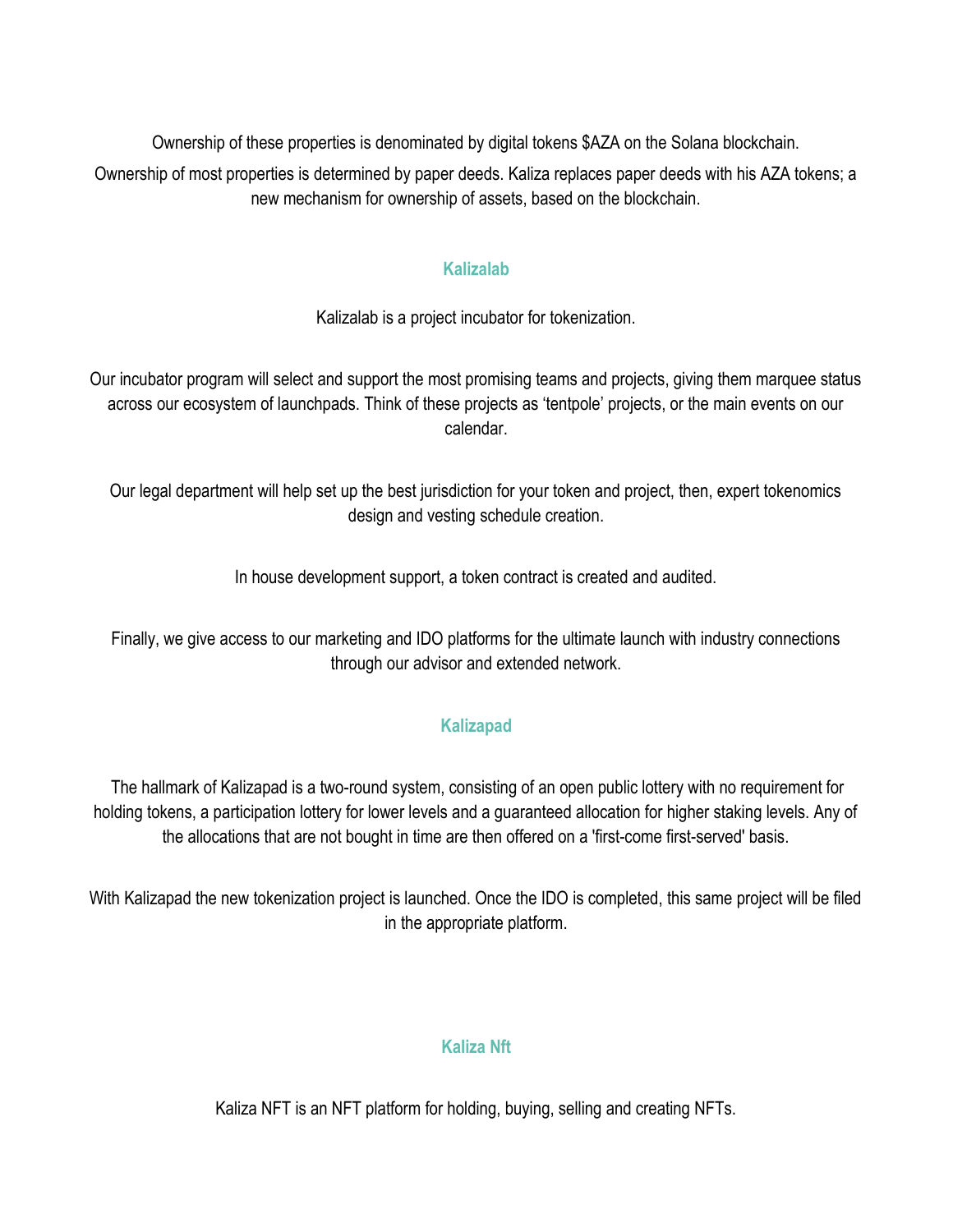#### **Kalizacar**

Kaliza Car is a platform for renting, buying and selling tokenized cars, trucks, and motorcycles.

#### **Kaliza Real Estate**

Kaliza Real Estate is a platform for renting, buying and selling tokenized real estate.

#### **Kalizafarm**

Kalizafarm is a farming platform for staking or lending crypto assets in order to generate high returns or rewards in the form of additional cryptocurrency

### *With Kalizapad the new tokenization project is launched. Once the new IDO is completed this same project will be filed in the appropriate platform.*

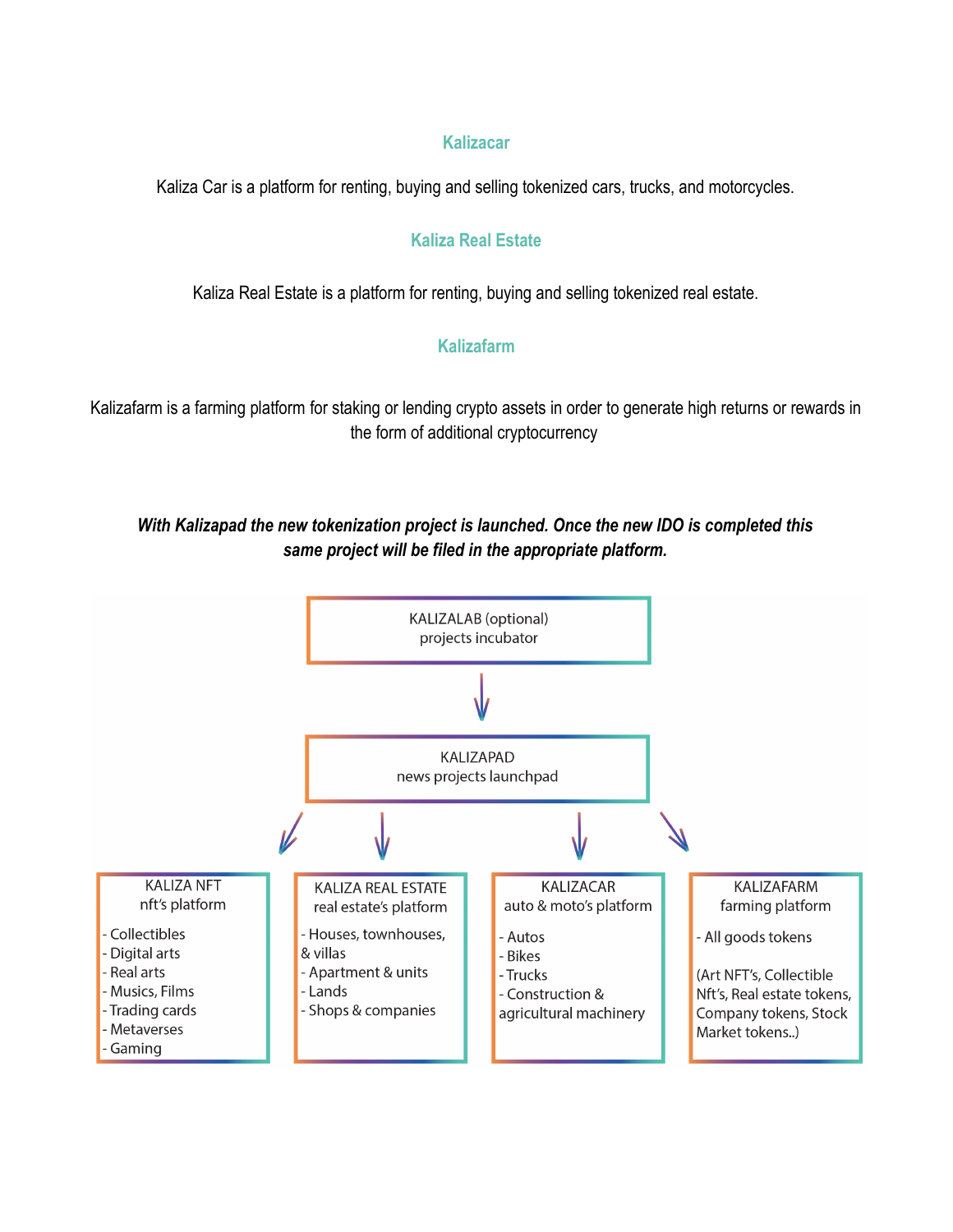#### **Kaliza's Tiered Syste[m](#page-5-0)<sup>1</sup>**

10% for public white list lotteries (open to anyone who completes tasks, no tokens required) 15% for lottery Mercurium tiers 15% for lottery Saturnium tiers 60% for guaranteed allocation higher tiers

#### *MERCURIUM 500 USD*

- Access to IGO's by lottery

- Early access to new ido, beta versions and expansions

- Chance of free gaming NFT airdrops

- Early access to new Kaliza features

# *SATURNIUM*

# *2 000 USD*

#### Pool Weight: 6

- Access to IGO's with standard allocation

- Early access to new ido, beta versions and expansions increased chance of free gaming NFT airdrops

- Chance of free gaming token airdrops

- Early access to new Kaliza features

#### *NEPTUNIUM 5 000 USD*

<span id="page-5-0"></span>Pool Weight: 12

- Access to IGO's with upgraded allocation

- Early access to new ido, beta versions and expansions increased chance of free gaming NFT airdrops

- Chance of free gaming token airdrops - Early access to new Kaliza features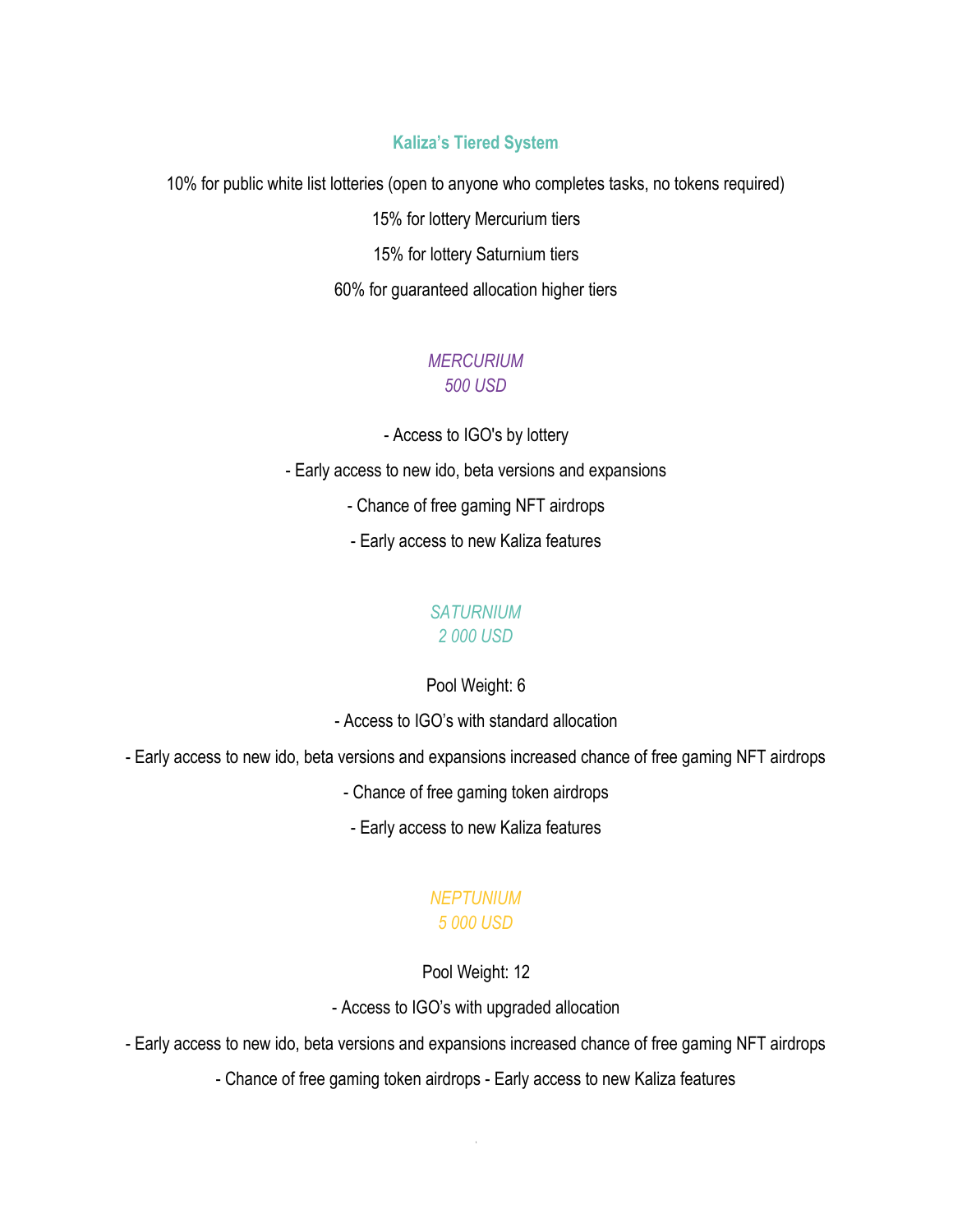#### *PLUTONIUM*

#### *20 000 USD*

#### Pool Weight: 33

#### - Access to IGO's with prenium allocation

- Early access to new ido, beta versions and expansions increased chance of free gaming NFT airdrops

- Chance of free gaming token airdrops
- Early access to new Kaliza features

#### **Buring**

Kaliza takes on the challenge by carefully balancing the rewards using a long-term token-burning strategy. This will incentivize holders while providing a sustainable growth model for the \$AZA token.

KalizaPad's main deflationary mechanics include a 10% fee on all staked token sales (7.5% of this fee will be returned to token holders in AZA; 2.5% will be burned forever) and an unlock fee anticipated up to 25%.



There will be no commission for withdraw after 8 weeks.